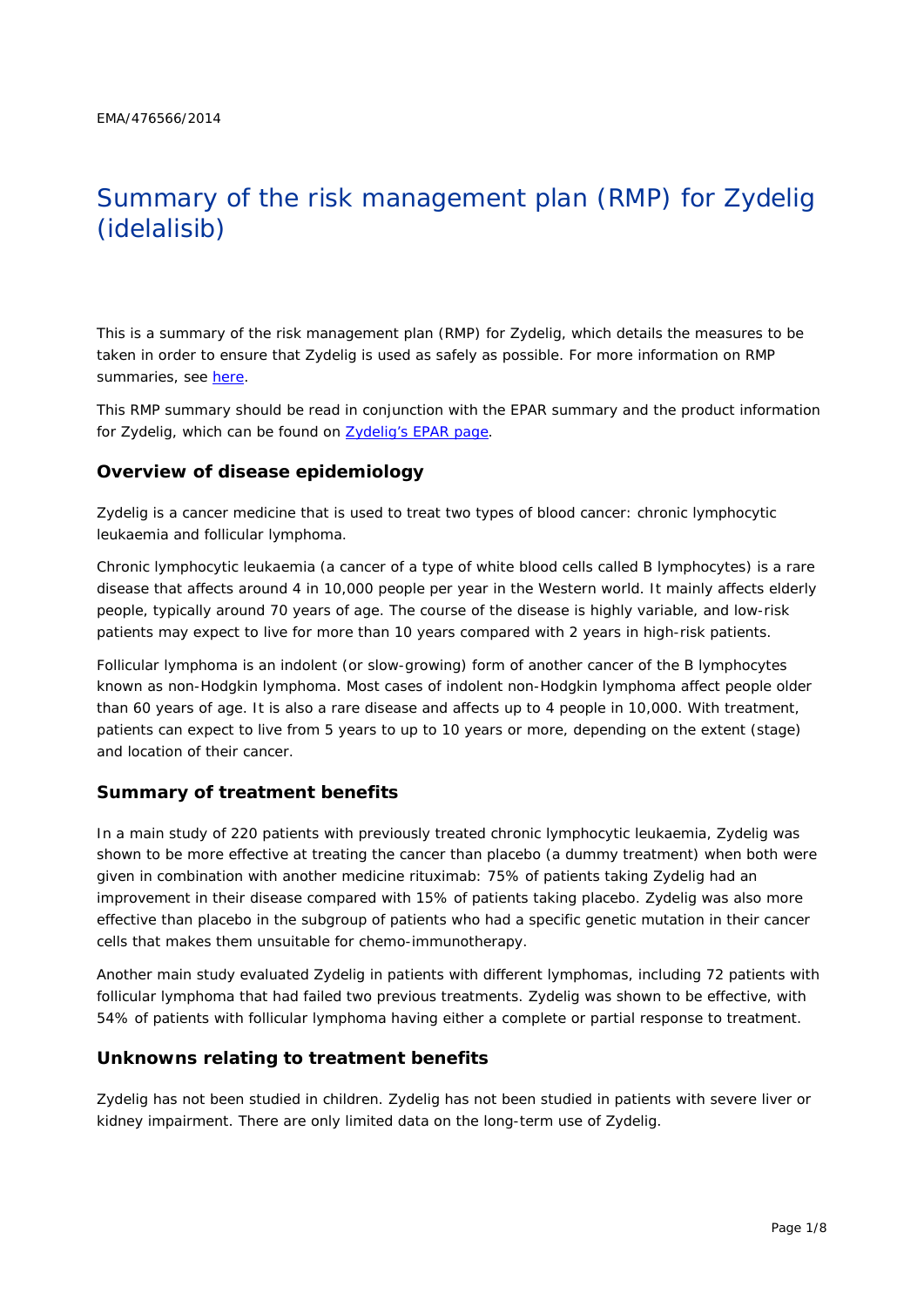# **Summary of safety concerns**

# *Important identified risks*

| <b>Risk</b>                                                        | What is known                                                                                                                                                                                                                                                                                                                                                                                                                                                                                           | Preventability                                                                                                                                                                                                                                                                                                                                                                                                                              |
|--------------------------------------------------------------------|---------------------------------------------------------------------------------------------------------------------------------------------------------------------------------------------------------------------------------------------------------------------------------------------------------------------------------------------------------------------------------------------------------------------------------------------------------------------------------------------------------|---------------------------------------------------------------------------------------------------------------------------------------------------------------------------------------------------------------------------------------------------------------------------------------------------------------------------------------------------------------------------------------------------------------------------------------------|
| Increased liver<br>enzyme<br>(transaminase) levels<br>in the blood | Increases in liver enzyme levels<br>that occur early in the course of<br>therapy have been observed in<br>clinical studies. In many cases, the<br>liver enzyme levels return to<br>normal without any treatment. In<br>some cases the liver enzyme<br>levels become too high requiring<br>treatment with Zydelig to be<br>stopped.<br>Increased liver enzyme levels is<br>listed as a very common side<br>effect (occurring in more than 1<br>patient in 10) in the product<br>information for Zydelig. | It is not known how an increase in liver<br>enzyme levels can be prevented, but<br>when it occurs stopping Zydelig can lead<br>to the enzyme levels returning to<br>normal.<br>Regular blood tests should be carried out<br>during the first few weeks and months of<br>therapy to detect an increase in liver<br>enzyme levels.<br>Treatment may be restarted at a lower<br>dose once the levels of enzymes have<br>improved.              |
| Watery diarrhoea<br>(diarrhoea/colitis)                            | Severe diarrhoea can occur after<br>many months of therapy. More<br>than 1 patient in 10 have<br>experienced inflammation of the<br>bowel and watery diarrhoea<br>occurring several times a day and<br>lasting for weeks.<br>Watery diarrhoea is listed as a<br>very common side effect in the<br>product information for Zydelig                                                                                                                                                                       | It is not known how diarrhoea can be<br>prevented, but when it occurs it can be<br>managed by temporarily stopping<br>Zydelig and by treatment with anti-<br>diarrhoeals, and/or anti-inflammatory<br>medicines that are effective in the<br>gastrointestinal tract. Treatment may be<br>restarted at a lower dose once the<br>diarrhoea has improved.                                                                                      |
| Lung inflammation<br>(pneumonitis)                                 | Lung inflammation has been seen<br>in some patients receiving Zydelig<br>but it is not known whether it is<br>caused by Zydelig or by other<br>concomitant cancer treatments.<br>This lung inflammation is<br>sometimes severe enough to<br>require mechanical ventilation and<br>has, very rarely, led to death.                                                                                                                                                                                       | It is not known how lung inflammation<br>can be prevented, but when it occurs it<br>can be treated.<br>Patients who experience shortness of<br>breath and cough without any signs of<br>infection, should stop treatment and be<br>treated with corticosteroids.<br>Treatment can be restarted once the<br>lung inflammation has resolved.<br>If the lung symptoms come back,<br>treatment with Zydelig needs to be<br>permanently stopped. |
| Decreased levels of<br>white blood cells<br>(neutropenia)          | Decreased levels of white blood<br>cells have been seen in more than<br>1 patient in 10 treated with                                                                                                                                                                                                                                                                                                                                                                                                    | It is not known how a decrease in white<br>blood cell levels can be prevented, but<br>when it occurs stopping Zydelig can lead                                                                                                                                                                                                                                                                                                              |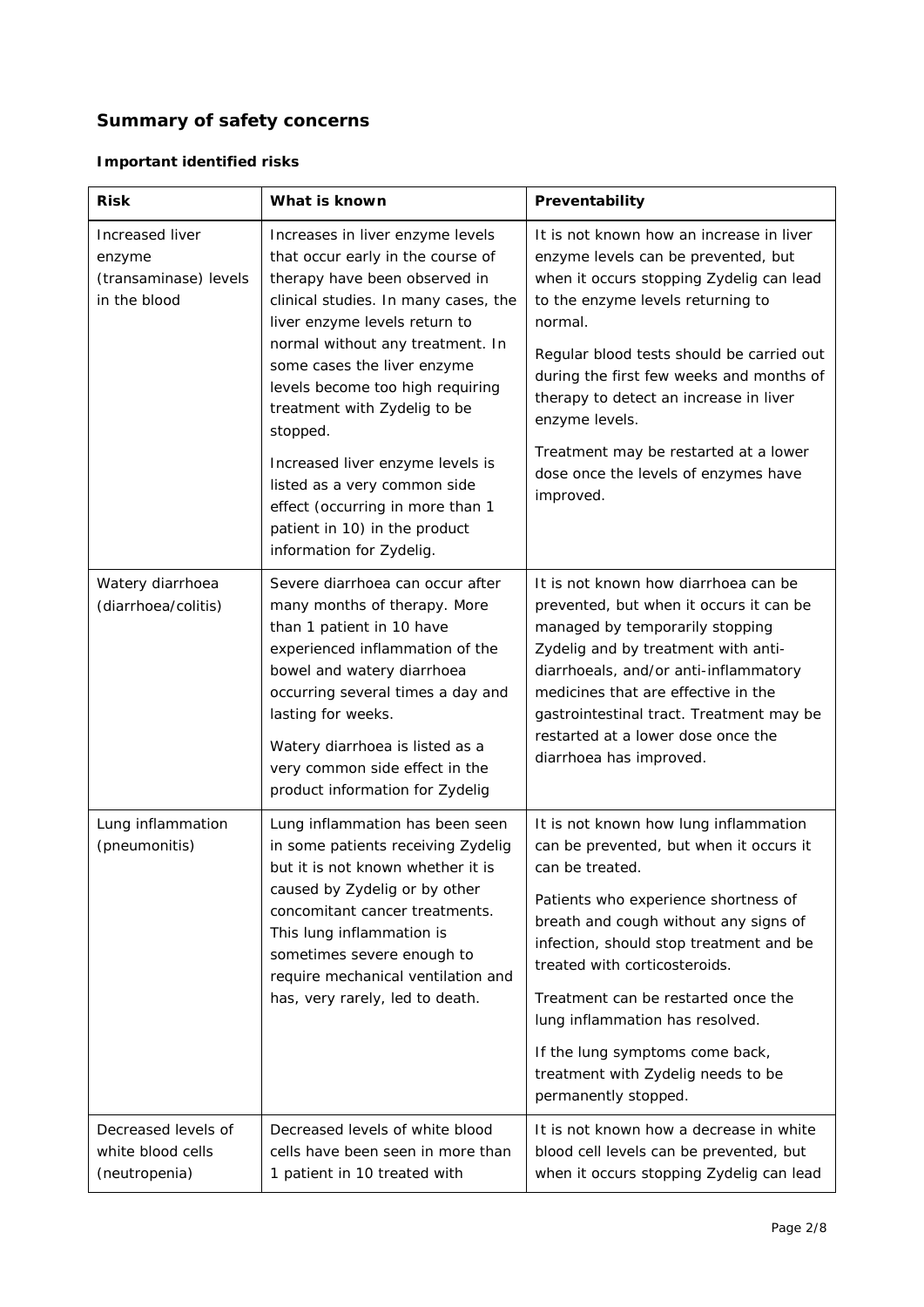| <b>Risk</b> | What is known                                                                                                                                                                                                                                                                                                                                                                                                 | Preventability                                                                                                                                                                                                 |
|-------------|---------------------------------------------------------------------------------------------------------------------------------------------------------------------------------------------------------------------------------------------------------------------------------------------------------------------------------------------------------------------------------------------------------------|----------------------------------------------------------------------------------------------------------------------------------------------------------------------------------------------------------------|
|             | Zydelig in clinical studies.<br>Decreased levels of white blood<br>cells is listed as a very common<br>side effect in the product<br>information for Zydelig                                                                                                                                                                                                                                                  | to the white blood cells levels returning<br>to normal.<br>Treatment may be restarted once the<br>levels of white blood cells have returned<br>to normal.                                                      |
| Rash        | Patients have experienced rash<br>after starting treatment with<br>Zydelig. The rash is usually a flat,<br>red area of the skin (on the trunk<br>and extremities) associated with<br>occasional fever or itching. The<br>rash was generally mild to<br>moderate and rarely resulted in<br>discontinuation of treatment. It<br>typically resolved with treatment<br>and dose interruption for severe<br>cases. | It is not known how rash can be<br>prevented, but when it occurs it can be<br>treated with antihistamine and/or topical<br>(skin) or oral steroids. In the event of<br>severe rash, treatment must be stopped. |

# *Important potential risks*

| <b>Risk</b>                                                                                     | What is known                                                                                                                                                                                                                                                                                                                                                                                                                                                                                   |  |  |
|-------------------------------------------------------------------------------------------------|-------------------------------------------------------------------------------------------------------------------------------------------------------------------------------------------------------------------------------------------------------------------------------------------------------------------------------------------------------------------------------------------------------------------------------------------------------------------------------------------------|--|--|
| <b>Birth defects</b><br>(including<br>teratogenicity)                                           | In animal studies with Zydelig harmful effects were seen on the foetus and on<br>fertility. No human data are available.                                                                                                                                                                                                                                                                                                                                                                        |  |  |
|                                                                                                 | Zydelig is not recommended for use during pregnancy, and women taking the<br>medicine should use a reliable method of contraception to avoid becoming<br>pregnant during treatment and for 1 month after treatment.                                                                                                                                                                                                                                                                             |  |  |
|                                                                                                 | As it is not known whether Zydelig can make hormonal contraceptives less<br>effective, women should also use a barrier method of contraception such as<br>condoms.                                                                                                                                                                                                                                                                                                                              |  |  |
| Use of Zydelig with<br>certain medicines<br>called CYP3A inducers                               | Zydelig is processed in the body by CYP3A enzymes. Certain medicines can<br>increase the activity of these enzymes. They are called CYP3A inducers and<br>include rifampicin (used to prevent and treat tuberculosis), phenytoin and<br>carbamazepine (used to prevent seizures) and St. John's wort (a herbal<br>remedy used for depression and anxiety). By increasing CYP3A activity, CYP3A<br>inducers can reduce the levels of Zydelig in the blood thereby reducing its<br>effectiveness. |  |  |
| Use of Zydelig with<br>medicines normally<br>processed by CYP3A<br>(called CYP3A<br>substrates) | As Zydelig itself blocks CYP3A enzymes, it could potentially increase the<br>effects of other medicines metabolised by the enzymes or make their side<br>effects worse.<br>Zydelig should be used with caution with these medicines. In particular,<br>Zydelig should not be used concomitantly with any of the following medicinal<br>products due to the potential for serious or life-threatening side effects:<br>alfuzosin, amiodarone, cisapride, pimozide, quinidine, ergotamine,        |  |  |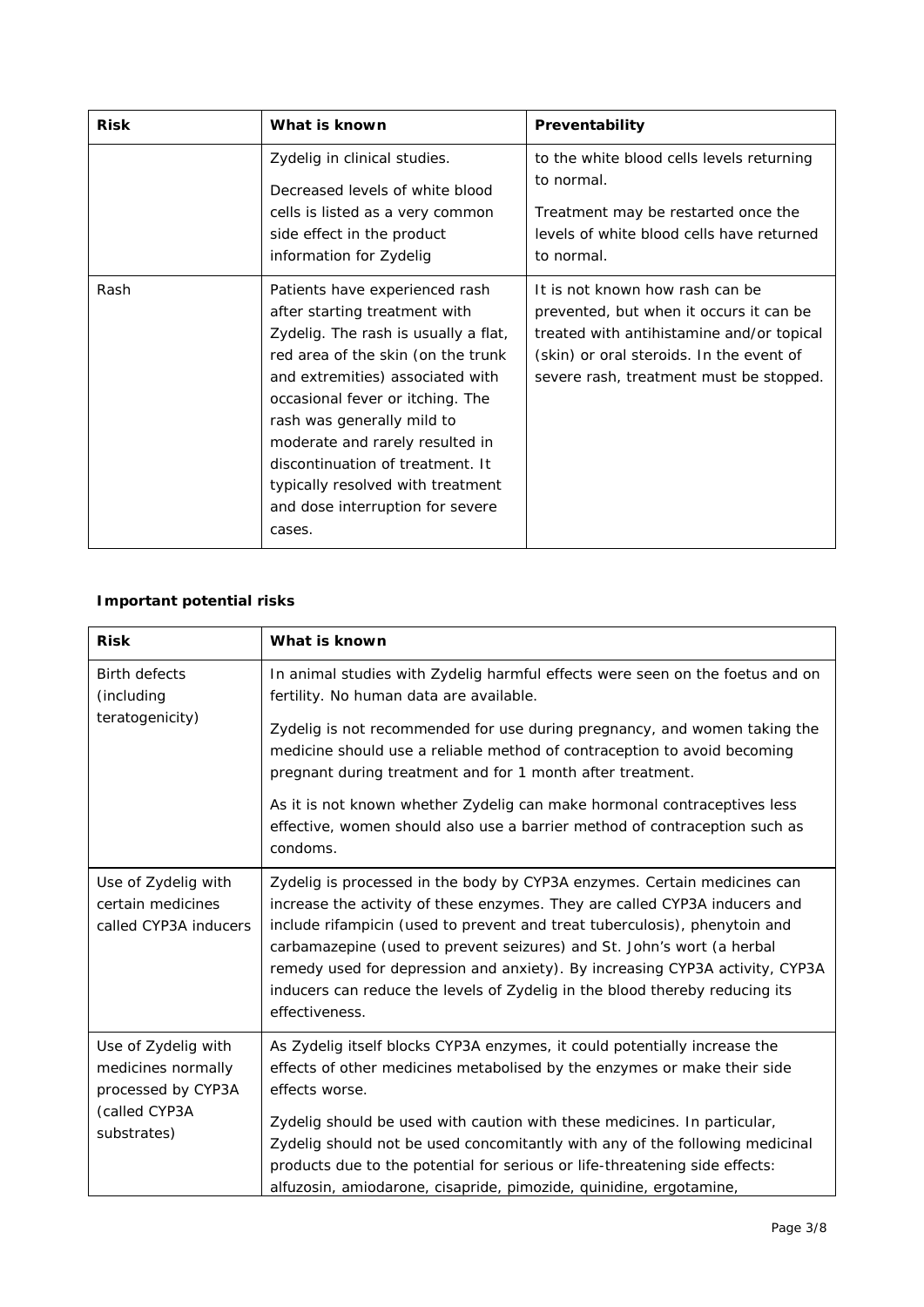| <b>Risk</b>                                                                    | What is known                                                                                                                                                                                                                                                                                                                                                            |
|--------------------------------------------------------------------------------|--------------------------------------------------------------------------------------------------------------------------------------------------------------------------------------------------------------------------------------------------------------------------------------------------------------------------------------------------------------------------|
|                                                                                | dihydroergotamine, quetiapine, lovastatin, simvastatin, sildenafil, midazolam<br>and triazolam.                                                                                                                                                                                                                                                                          |
| Sunburn-like<br>reactions following<br>exposure to light<br>(photosensitivity) | Studies in experimental models indicate that there could be a risk of<br>photosensitivity with Zydelig. Photosensitivity effects of Zydelig in humans<br>have not been established.                                                                                                                                                                                      |
| Skin cancer                                                                    | Chronic lymphocytic leukaemia is associated with an increased incidence of<br>skin cancer, which is thought to be linked to cancer's suppressing of the<br>immune system as well as the treatment. Because Zydelig acts on the<br>immune system, skin cancer is a potential risk. The potential for developing<br>skin cancer with Zydelig has not yet been established. |

#### *Missing information*

| <b>Risk</b>                                                                        | What is known                                                                                                                                                                                                                                                                                                                                                                |
|------------------------------------------------------------------------------------|------------------------------------------------------------------------------------------------------------------------------------------------------------------------------------------------------------------------------------------------------------------------------------------------------------------------------------------------------------------------------|
| Drug resistance<br>(reduction in the<br>medicine's<br>effectiveness)               | The potential for development of drug resistance with Zydelig has not yet<br>been established.                                                                                                                                                                                                                                                                               |
| Tumour inducing<br>potential<br>(carcinogenicity)                                  | The tumour inducing potential (carcinogenicity) of Zydelig has not yet been<br>established.                                                                                                                                                                                                                                                                                  |
| Long-term safety                                                                   | There is limited experience with prolonged use of Zydelig (over 1 year) in<br>clinical trials. The long-term safety of Zydelig has not yet been established.                                                                                                                                                                                                                 |
| Use in patients with<br>severe liver<br>impairment                                 | The safety of Zydelig is not known in patients with severely decreased liver<br>function.                                                                                                                                                                                                                                                                                    |
| Use in patients with<br>severe kidney<br>impairment                                | There is limited information on the use of the medicine in patients with severe<br>kidney impairment. Increases in the levels in the body of Zydelig's active<br>substance idelalisib and its major metabolite (the substance produced when<br>idelalisib is broken down) were minimal and not clinically meaningful in<br>patients with severely decreased kidney function. |
| Use in patients with<br>chronic active<br>hepatitis                                | The safety of Zydelig is not known in patients with chronic (long-term) active<br>hepatitis including viral hepatitis.                                                                                                                                                                                                                                                       |
| Use in patients<br>undergoing<br>immunisation<br>(vaccination) during<br>treatment | The safety of Zydelig is not known in patients with concomitant immunisation.                                                                                                                                                                                                                                                                                                |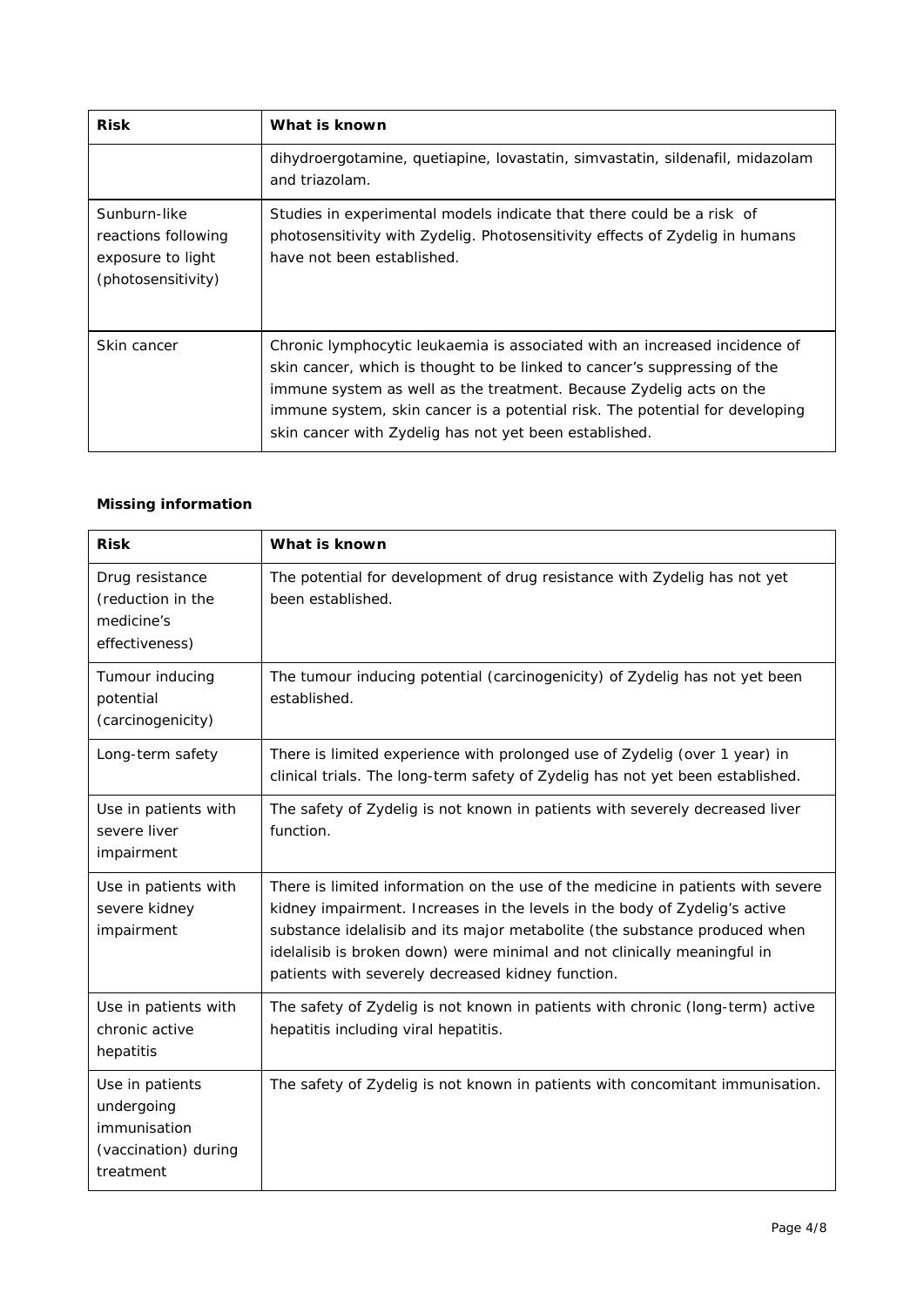| <b>Risk</b>                                | What is known                                                                                                                                                                                                                               |
|--------------------------------------------|---------------------------------------------------------------------------------------------------------------------------------------------------------------------------------------------------------------------------------------------|
| Immunological effects<br>and auto-immunity | The effects of idelalisib on the immune system, including how it may trigger<br>immune reactions against the body's own cells (auto-immunity), are not<br>known.                                                                            |
| Use in children                            | The safety and efficacy of Zydelig have not yet been established in children.                                                                                                                                                               |
| Use while<br>breastfeeding                 | It is not known whether the ingredients in Zydelig pass into human breast<br>milk. Breastfeeding should be discontinued during treatment with Zydelig                                                                                       |
| Interaction with oral<br>contraceptive     | It is not known whether Zydelig interacts with oral contraceptives. Women<br>using hormonal contraceptives should also use a barrier method to avoid<br>becoming pregnant while taking Zydelig and for a month after stopping<br>treatment. |

# **Summary of risk minimisation measures by safety concern**

All medicines have a summary of product characteristics (SmPC) which provides physicians, pharmacists and other healthcare professionals with details on how to use the medicine, and also describes the risks and recommendations for minimising them. Information for patients is available in lay language in the package leaflet. The measures listed in these documents are known as 'routine risk minimisation measures'.

The SmPC and the package leaflet are part of the medicine's product information. The product information for Zydelig can be found on **Zydelig's EPAR page**.

This medicine has no additional risk minimisation measures.

## **Planned post-authorisation development plan**

#### *List of studies in post-authorisation development plan*

| Study/activity<br>(including study<br>number) | <b>Objectives</b>                                                                                                                                       | <b>Safety</b><br>concerns/<br>efficacy issue<br>addressed | <b>Status</b> | <b>Planned date</b><br>for submission<br>of (interim<br>and) final<br>results |
|-----------------------------------------------|---------------------------------------------------------------------------------------------------------------------------------------------------------|-----------------------------------------------------------|---------------|-------------------------------------------------------------------------------|
| GS-US-312-0116                                | To evaluate the safety and<br>efficacy of idelalisib in<br>combination with rituximab<br>in patients with relapsed<br>chronic lymphocytic<br>leukaemia. | Long-term safety<br>and efficacy                          | Ongoing       | December 2014                                                                 |
| GS-US-312-0117                                | To evaluate the safety and<br>efficacy of idelalisib in<br>combination with rituximab<br>in patients with relapsed<br>chronic lymphocytic<br>leukaemia. | Long-term safety<br>and efficacy                          | Ongoing       | Fourth quarter<br>2017                                                        |
| 101-09                                        | To evaluate the safety and                                                                                                                              | Long-term safety                                          | Ongoing       | December 2015                                                                 |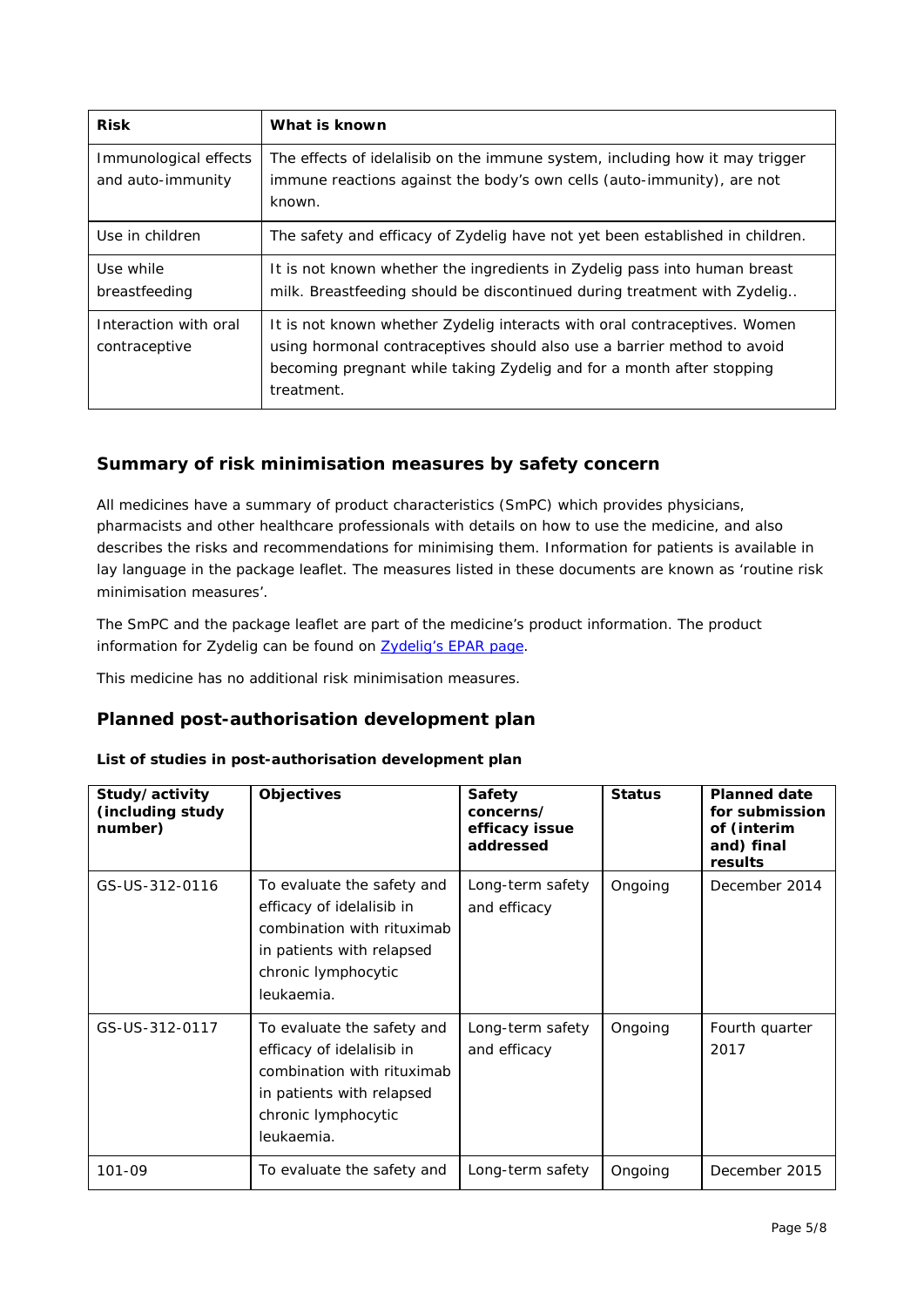| Study/activity<br>(including study<br>number)                                                                                                                            | Objectives                                                                                                                                                | Safety<br>concerns/<br>efficacy issue<br>addressed        | <b>Status</b> | <b>Planned date</b><br>for submission<br>of (interim<br>and) final<br>results |
|--------------------------------------------------------------------------------------------------------------------------------------------------------------------------|-----------------------------------------------------------------------------------------------------------------------------------------------------------|-----------------------------------------------------------|---------------|-------------------------------------------------------------------------------|
|                                                                                                                                                                          | efficacy of idelalisib<br>monotherapy in patients<br>with refractory indolent<br>non-Hodgkin lymphoma.                                                    | and efficacy                                              |               |                                                                               |
| BP-US-313-0128<br>(Interventional<br>clinical study)                                                                                                                     | To evaluate what the body<br>does to Zydelig and the<br>extent to which Zydelig<br>becomes available to the<br>body and how children<br>tolerate Zydelig. | Safety in children                                        | Planned       | Not determined                                                                |
| BP-US-313-0129<br>(Interventional<br>clinical study)                                                                                                                     | To evaluate safety and<br>efficacy of Zydelig when<br>used with standard of care<br>multi-agent chemotherapy<br>in children.                              | Safety in children                                        | Planned       | Not determined                                                                |
| Study BP-US-312-<br>1616<br>An in vivo<br>interaction<br>(induction) study<br>with oral<br>contraceptive<br>(PK study)                                                   | To evaluate the effect of<br>idelalisib co-administration<br>on the pharmacokinetics of<br>a representative oral<br>contraceptive.                        | Oral<br>contraceptive<br>drug-drug<br>interaction study   | Planned       | February 2015<br>(Feasibility<br>report and<br>proposal for<br>study design)  |
| AD-312-2030<br>Further studies on<br>the human<br>enzymology of<br>idelalisib oxidation<br>(Nonclinical study)                                                           | To determine the role of<br>aldehyde oxidase in the<br>metabolism of idelalisib.                                                                          | Drug-drug<br>interactions with<br>aldehyde oxidase        | Planned       | December 2014                                                                 |
| AD-312-2029<br>In vitro assessment<br>of GS-1101 as a<br>substrate for human<br>OATP1B1 and<br>OATP1B3 over an<br>extended<br>concentration range<br>(Nonclinical study) | To determine the OATP1B1<br>and OATP1B3 substrate<br>characteristics of idelalisib.                                                                       | Drug-drug<br>interactions with<br>transport<br>substrates | Planned       | December 2014                                                                 |
| TX-312-2017                                                                                                                                                              | To evaluate carcinogenicity                                                                                                                               | Carcinogenicity                                           | Ongoing       | Second quarter                                                                |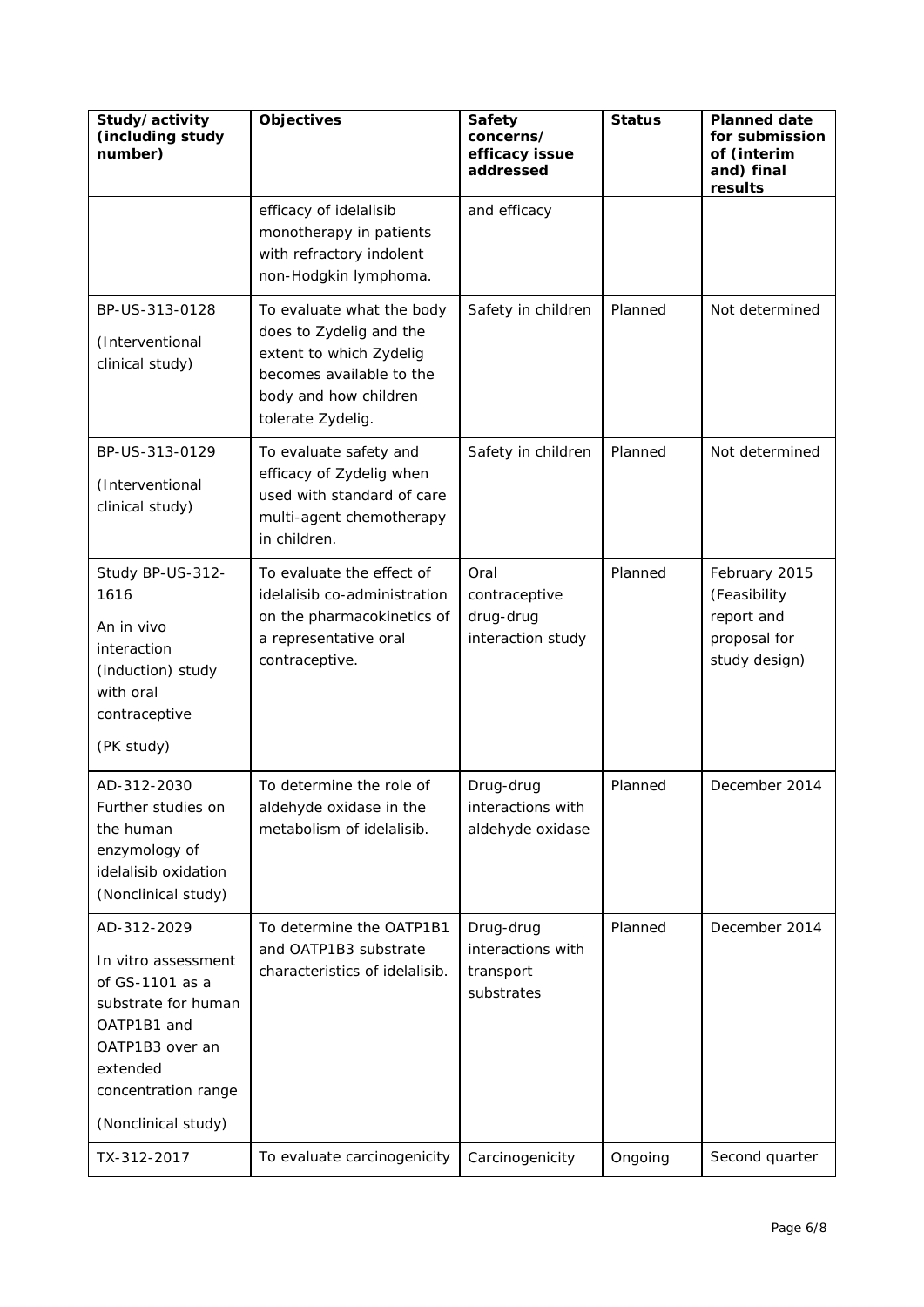| Study/activity<br>(including study<br>number)                                                                                                                                                          | <b>Objectives</b>                                                     | <b>Safety</b><br>concerns/<br>efficacy issue<br>addressed | <b>Status</b> | <b>Planned date</b><br>for submission<br>of (interim<br>and) final<br>results |
|--------------------------------------------------------------------------------------------------------------------------------------------------------------------------------------------------------|-----------------------------------------------------------------------|-----------------------------------------------------------|---------------|-------------------------------------------------------------------------------|
| A 2-year oral<br>(gavage)<br>carcinogenicity<br>study of idelalisib in<br>sprague dawley rats<br>(Nonclinical study)                                                                                   | with idelalisib therapy.                                              |                                                           |               | 2017                                                                          |
| TX-312-2019<br>26-week oral<br>gavage<br>carcinogenicity and<br>toxicokinetic study<br>with idelalisib in<br>RasH2 [001178-T<br>(hemizygous),<br>CByB6F1-<br>Tg(HRAS)2Jic] mice<br>(Nonclinical study) | To evaluate carcinogenicity<br>with idelalisib therapy.               | Carcinogenicity                                           | Planned       | Second quarter<br>2017                                                        |
| TX-312-2018<br>4-week oral dose<br>range-finding<br>toxicity and<br>toxicokinetic oral<br>gavage study with<br>idelalisib in 001178-<br>W (wild type) RasH2<br>mice<br>(Nonclinical study)             | To determine the safety of<br>the main human<br>metabolite GS-563117. | Safety of the<br>main human<br>metabolite<br>GS-563117    | Ongoing       | Fourth quarter<br>2014                                                        |
| PC-312-2016<br>Radioligand binding<br>assay with<br>GS-563117<br>(Nonclinical study)                                                                                                                   | To determine the safety of<br>the main human<br>metabolite GS-563117. | Safety of the<br>main human<br>metabolite GS-<br>563117   | Ongoing       | Fourth quarter<br>2014                                                        |
| Multiple studies<br>Mechanistic studies<br>on the effect of<br>idelalisib on immune<br>function<br>(Nonclinical study)                                                                                 | To evaluate data on<br>immunological effects and<br>auto-immunity.    | Immunological<br>effects and auto-<br>immunity            | Planned       | March 2015                                                                    |